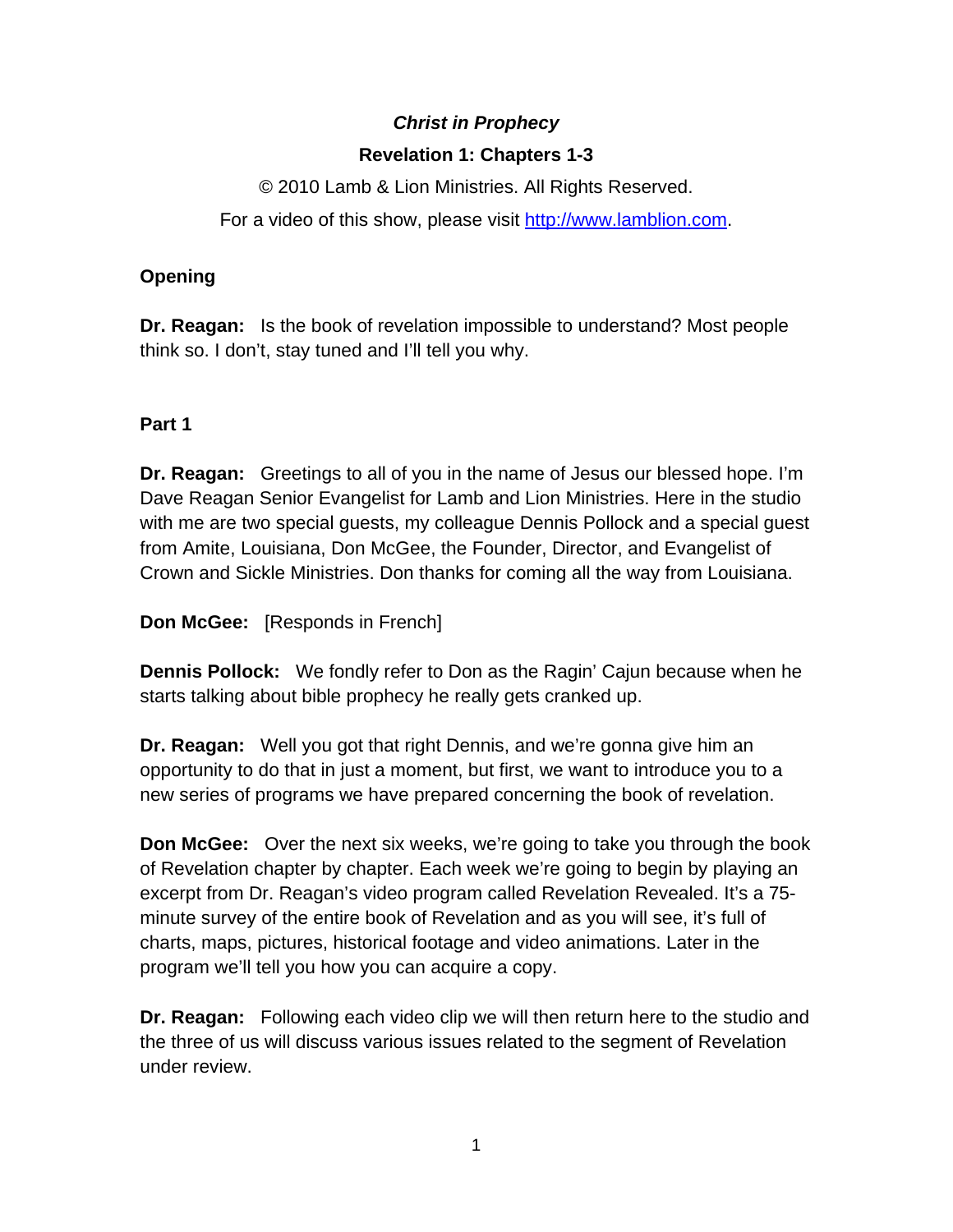**Dennis Pollock:** Now, our first segment is going to cover chapters 1-3 of Revelation. These chapters constitute a fascinating introduction to the book and Dave's treatment of them will make it very clear that the book of Revelation can be understood by anyone who's been born again and has the Holy Spirit residing within them.

**Dr. Reagan:** Well, folks, let's begin our journey through the great book of Revelation.

#### **Video**

**Dr. Reagan:** Greetings in the name of Jesus our Blessed Hope. I'm Dave Reagan, Senior Evangelist for Lamb and Lion Ministries and I want to welcome you to this visual overview of the amazing book of Revelation. When studying the book of Revelation, most people seem to get bogged down in the details. And tragically they often focus on the Antichrist rather than Jesus Christ. In the process, they miss the big picture, and the fundamental message. So let's go for the big picture, and let's seek the central Biblical message. Let's engage in a sweeping overview of the book, chapter by chapter.

As we begin with chapter one, let's consider the name of the book. It is not the book of Revelations – plural. There are many revelations in it, but that's not its name. If you have a copy of the Authorized King James Version, you will note that the title is stated as "The Revelation of John." Well, that title is also incorrect. The proper title is the one contained in modern translations, "The Revelation to John." It is not John's revelation, it is the revelation or unveiling of Jesus Christ that was given to John by God the Father through Jesus. John refers to it in chapter one, verse nine as "The testimony of Jesus."

Now, who was this John? He does not clearly identify himself, but the testimony of all the early church fathers is that this was the Apostle John. All he says about himself is that he is a brother and fellow partaker in the tribulation and kingdom and perseverance, which are in Jesus. It is interesting that John says he was a prisoner on the Island of Patmos. His imprisonment there is one of the clues to the dating of the book around 95 A.D., because that was when the Roman Empire turned against the Church. This happened because the Empire declared Caesar to be God. And every person in the Empire was required once a year to go before a Roman magistrate and declare, "Caesar is Lord." Well, no Christian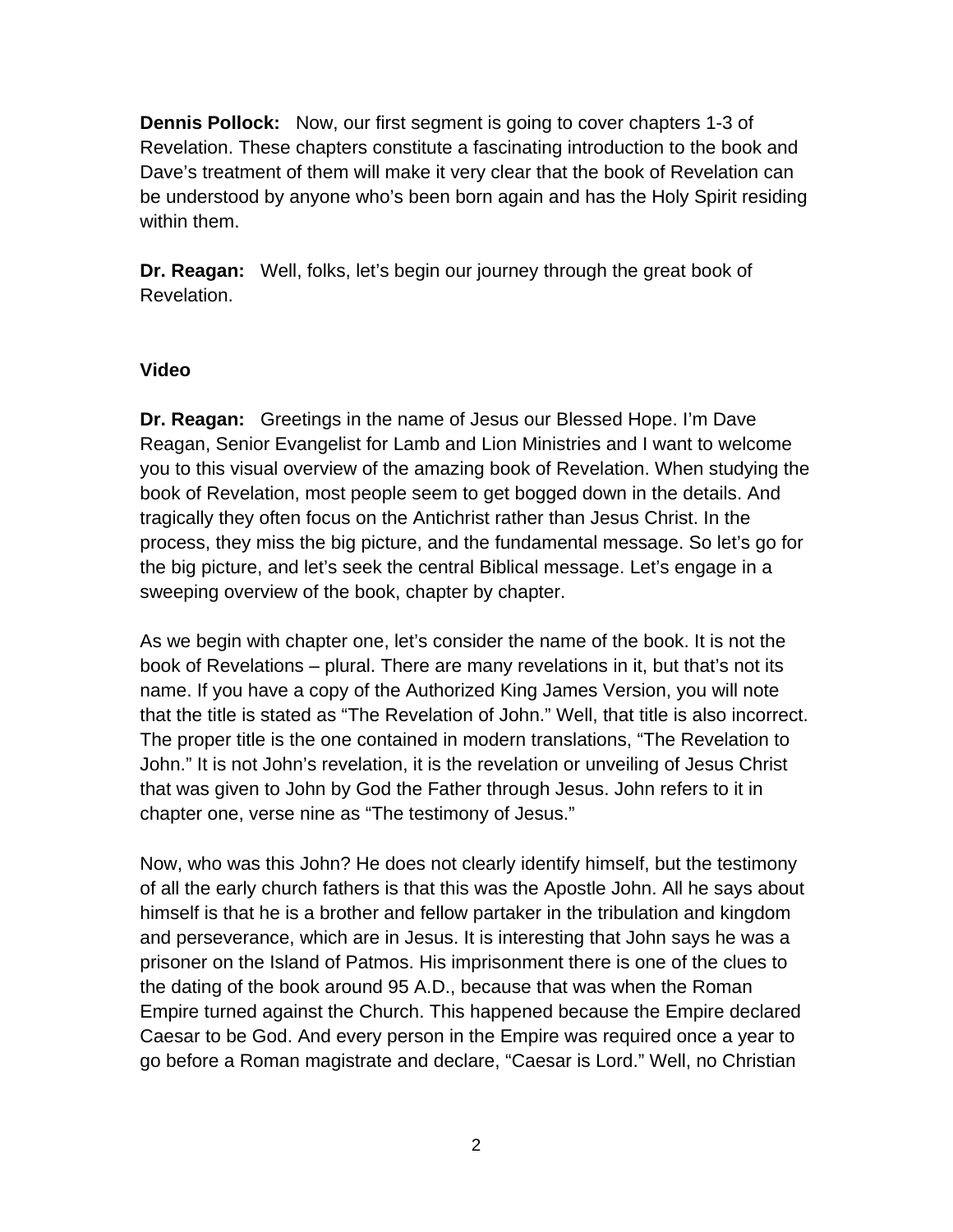could do that, and therefore Christians were considered enemies of the Empire. The result is that they became the target of terrible persecution.

John tells us something very important in verse ten here, he states that he was "in the Spirit on the Lord's Day." Now folks, I don't think John is referring to Sunday here. I think he was referring to what the Hebrew prophets called "The Day of the Lord," which was a term for the end times. So I believe John is telling us that "in the spirit" he was catapulted forward to the Day of the Lord, to the end times, and given a preview of what will happen when the Church Age comes to a close.

John was about 95 years old when this book was written. He was the only Apostle left alive. The thing that you need to keep in mind is that by the time this book was written, the persecution of Christians had become so terrible that it is evident from the book of Revelation that many were wondering if the Church would really continue to exist. They were beginning to have second thoughts, wondering if Jesus really was who He said He was – wondering if Jesus really cared for them, wondering if He really meant it when He said, "Upon this rock I will build My church and the gates of Hades will not overpower it."

The Church needed encouragement, and that's really one of the main purposes of the book. It is designed to give encouragement and comfort to those who are suffering terribly. For that reason, the book of Revelation has always been a book that has given tremendous comfort to anyone going through persecution or suffering, whether it be individual, family, or national in nature.

The book begins therefore with a tremendous vision of Jesus Christ the glorified one. He is victorious over death and the heavenly glory which He surrendered when He came to earth has been restored. John sees Jesus resurrected and glorified. Keep in mind that this is 65 years after the death, burial, and resurrection of the Lord. Jesus has returned to give the Church a second touch, a touch of encouragement. He has returned to say, "Yes, I care. Yes, I love you. I know what's going on. I'm walking among you."

John proceeds to describe Jesus in His glorified form. He sees Jesus dressed as a Priest because that's what Jesus is now He is our High Priest before the throne of God, our Mediator before God. John sees Jesus with white hair, which indicates His purity and wisdom. His eyes, feet and voice are all presented as symbols of judgment because all judgment has been given to Him by the Father. He has stars in his right hand, which are the angels, or messengers of the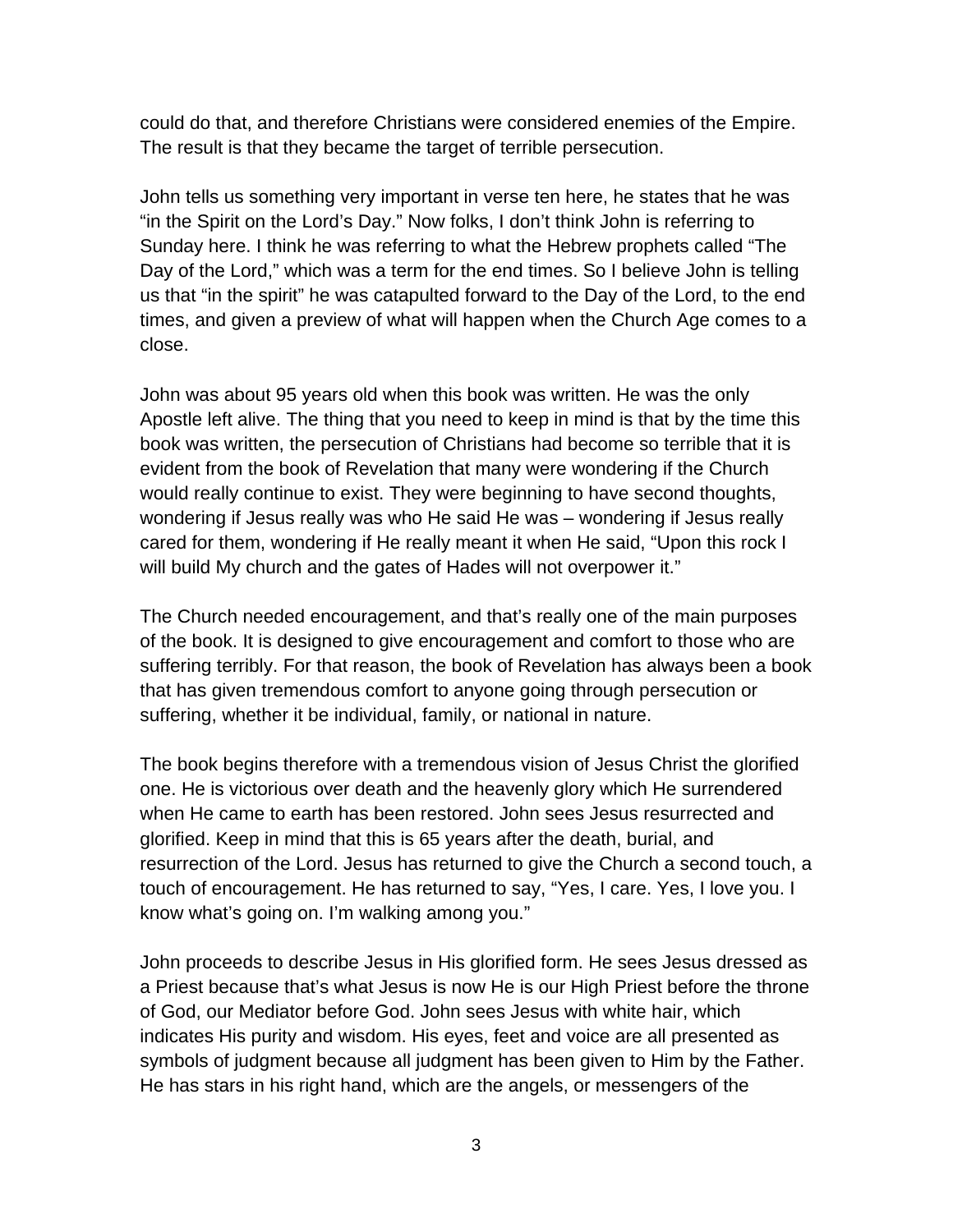churches, showing that He cares for those churches and their pastors. He's walking among seven golden candlesticks, which we're told in verse 20 represent churches. They represent all of the churches, and through this image the Lord is trying to give to John and the church the message that He is walking among them, that He cares about them, and that He loves them. He is not some distant and impersonal God who is aloof and uncaring.

John is so overcome by this glorious vision of His resurrected and glorified Lord that he falls at Jesus' feet as if dead. Jesus responds with one of the most comforting statements in all the Word of God: "Do not be afraid. I am the first and the last. I am the living one. I was dead, and behold I am alive forevermore and I have the keys of death and of Hades." Jesus is saying, "I am the beginning of history, the end of history, and the meaning of history. I am in control of history and I have power over life and death." Again, Jesus' appearance and words are intended to reassure a church that's under severe persecution. The hearts of first Century Christians, including John's, must have been greatly encouraged even as Christians today are encouraged by these words.

As we move to chapters two and three, the focus shifts from Jesus the glorified one to Jesus the overcomer, who is encouraging His church to persevere and overcome with Him. Chapters two and three present us with seven letters written by Jesus to seven churches. These are very interesting letters because first of all they are letters to seven real churches located in the area we know today as Turkey. But these churches were selected for a reason, and that's because they are representative of all churches existing at that time and today. Let's just look at the types of churches that are represented in the seven letters.

The first church addressed is Ephesus, which was a legalistic church. It was a church that dotted the I's and crossed the T's, but it had lost its love. In verse eight we are introduced to the church of Smyrna, which is representative of persecuted churches. In verse 12 we have the church of Pergamum, which is the liberal church. It's the church that doesn't care anything about doctrine – it's the opposite of Ephesus, it embraces everyone. Then in verse 18 we have the church of Thyatira, which is the pagan church, the church that is full of cultic practices. Chapter three begins with the church of Sardis, which is representative of dead churches, it has a reputation of being alive, but in reality it is dead. The next church mentioned, the church of Philadelphia, is the church that we would all like to be a member of because it is the alive church, for which Jesus has no criticism whatsoever. And then, finally we have in verse 14, the church of Laodicea. In many respects it is the most pathetic of all the churches because it's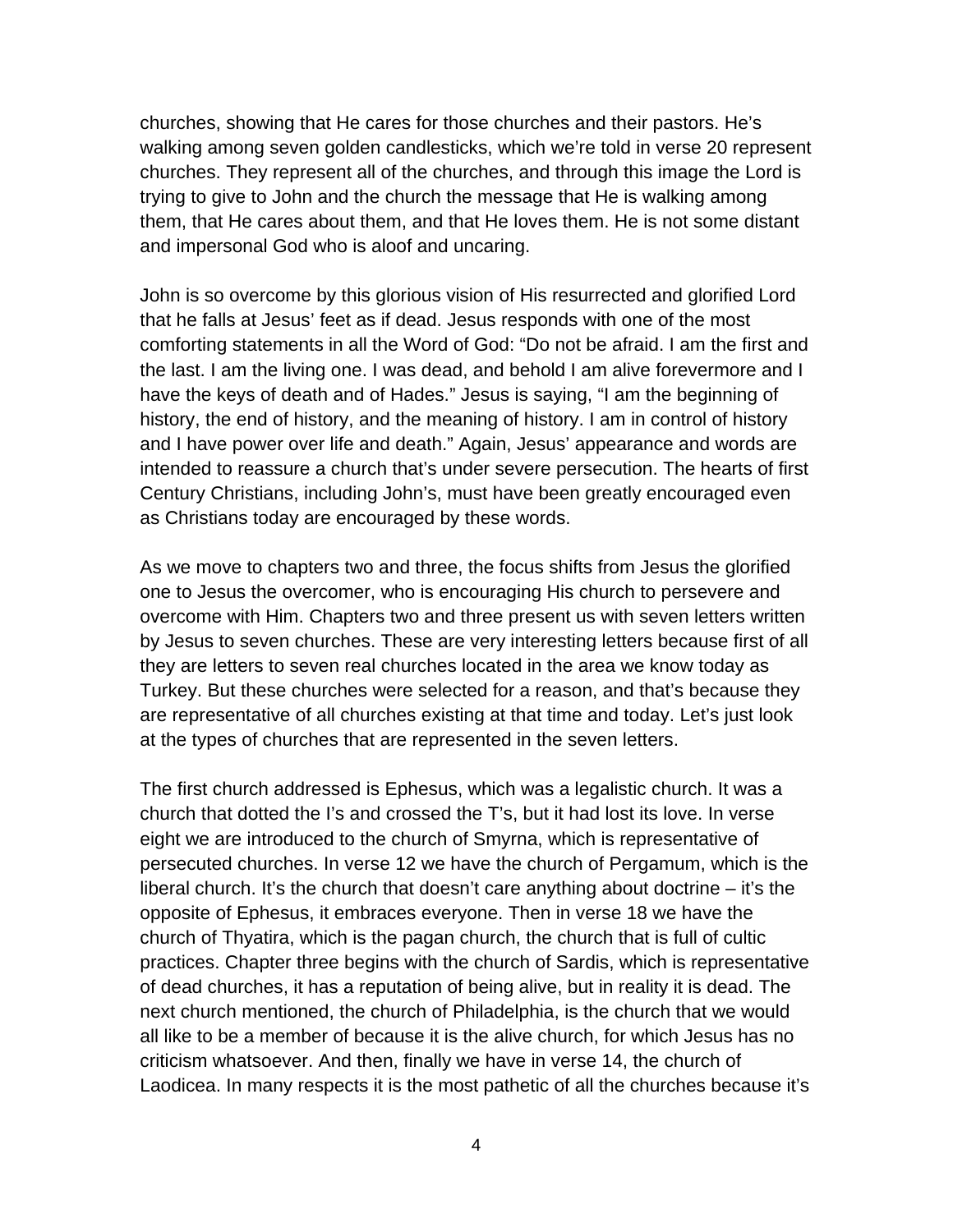the worldly and apathetic church, the church that is "neither hot, nor cold" because it could simply care less. Now, as I said, these seven churches are representative of every kind of church that exists today. You will find your church in one of these seven, or in a combination of them.

I think they are also representative of seven different kinds of Christians. So I want to ask you something. Are you a legalistic Christian, persecuted Christian, liberal, worldly, are you dead, are you alive, are you apathetic?

I believe these seven churches are also representative of seven periods of church history. All seven types of churches have always existed and exist today, but one type has dominated each period of Church history. The church at Ephesus is representative of the apostolic period from 30 A.D. to 95 A.D. when the church was concerned about organization and doctrine to the point that it became legalistic.

 The church at Smyrna represents the persecuted church, or the martyr church that existed from 95 A.D. to about 312. It's the church that existed at the time that the book of Revelation was written.

Then we have the liberal church of Pergamum, representing the apostate church that existed from 312 A.D. to 590. This period developed after the emperor Constantine was converted and the church and the state were welded together. As is always the case in such unions, the state began to corrupt the church.

The church at Thyatira represents the dark pagan period from 590 A.D. to 1517 when the Papacy developed and the church became full of Babylonian occultic practices.

When we come to the reformation in 1517 we think of it as a time of life, but you know it was really only partially so. The Reformation produced the Protestant state churches of Europe, churches that had a reputation for being alive but were really dead because of their union with the state. So the church of Sardis, the dead church, with a reputation for being alive represents the post reformation period from 1517 to about 1750.

The opposite of Sardis is the church at Philadelphia, the alive church. It represents the period of church history from about 1750 when the church began to send missionaries out all over the world, until about 1925 when the German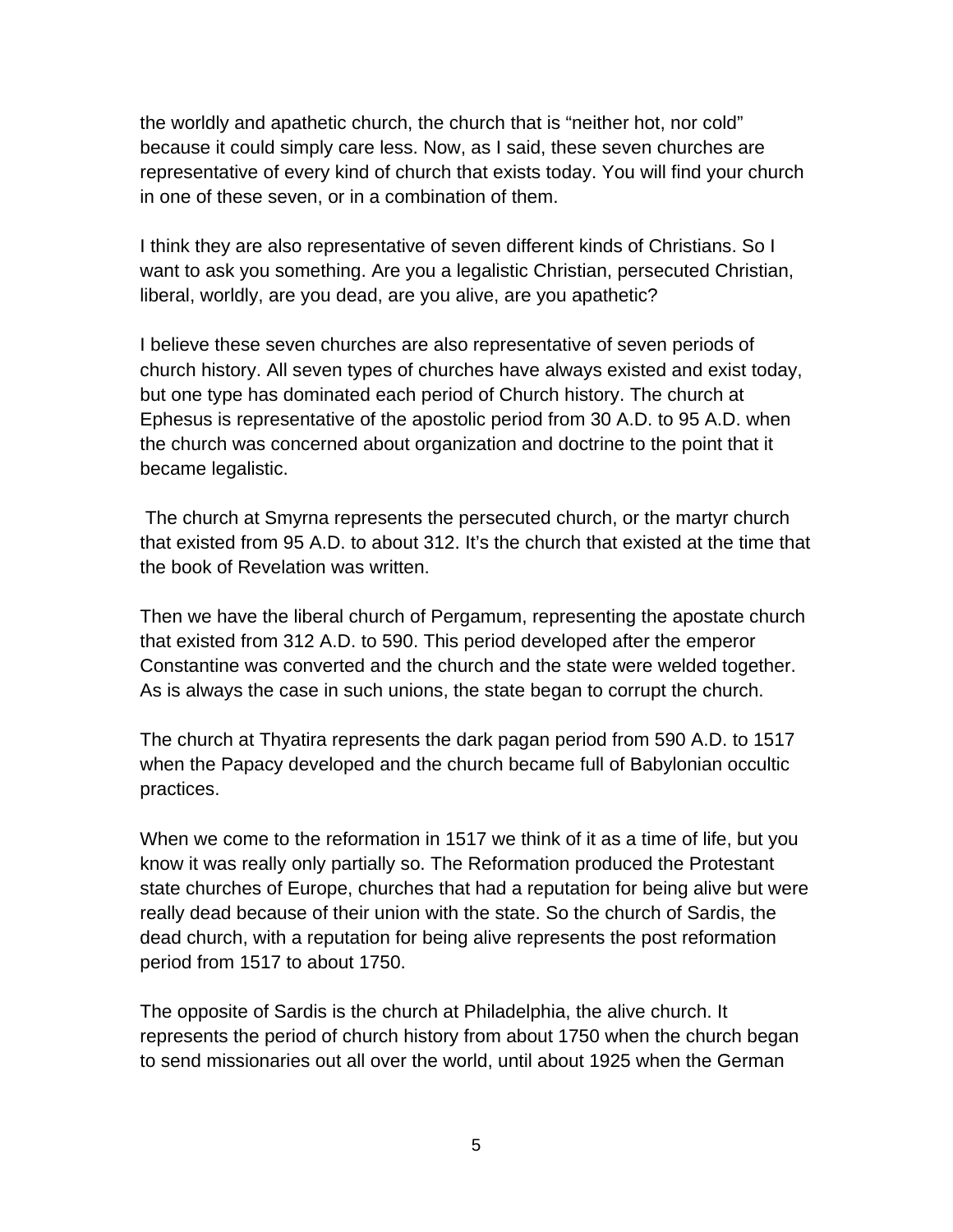school of higher criticism invaded seminaries worldwide and destroyed many people's faith in the Word of God.

The church of today is represented by the church of Laodicea, a church that says to the world, "I am rich, I have become wealthy and have need of nothing." But Jesus says to that church, "You are wretched and miserable, and poor and blind and naked." It is a worldly, apathetic, apostate church that will not even let Jesus in the front door.

You know, the best summary of these letters I have ever encountered is the one penned by John Stott in his book, *Basic Christianity*. He sees the message of Jesus as threefold in nature. To a sinful church, He is saying, "I know of your sin – repent." To a doubtful church He is saying, "I know of your doubt – believe." To a fearful church He is saying, "I know of your fear – endure." Repent, believe and endure; that's a very relevant message for the church today.

One final thing about these letters, please note that each of these seven letters end with promises to overcomers. I would exhort you to go through and make a list of them. And you know what? You will find a total of 13 promises. Look for example at Revelation chapter 2:26. It says, "He who overcomes and he who keeps my deeds until the end, to him I will give authority over the nations, and he shall rule them with a rod of iron." That's just one of the 13 promises. His promise is that the redeemed will rule over the nations of the Earth and that of course is speaking about the millennial reign of Jesus Christ. There are 12 other marvelous promises, and all of them are made to overcomers. Are you an overcomer? Are you an heir of these 13 wonderful promises? An overcomer is defined in I John 5:5 as, "He who believes that Jesus is the Son of God. Such a one," John says, "overcomes the world."

#### **Return to Studio**

**Dr. Reagan:** Ok fellows, let's get into a discussion now of these first three chapters of Revelation and the first thing I'd like to emphasis is the fact that in the first chapter, John appears, rather Jesus appears, dressed as a high priest. Do you see any prophetic significance in that whatsoever?

**Dennis Pollock:** You know, Dave, I think that is reveals Jesus' present day ministry. He is serving as High Priest. You know, a lot of people talk about Him being King of Kings and Lord of Lords, well, ultimately He is that, but right now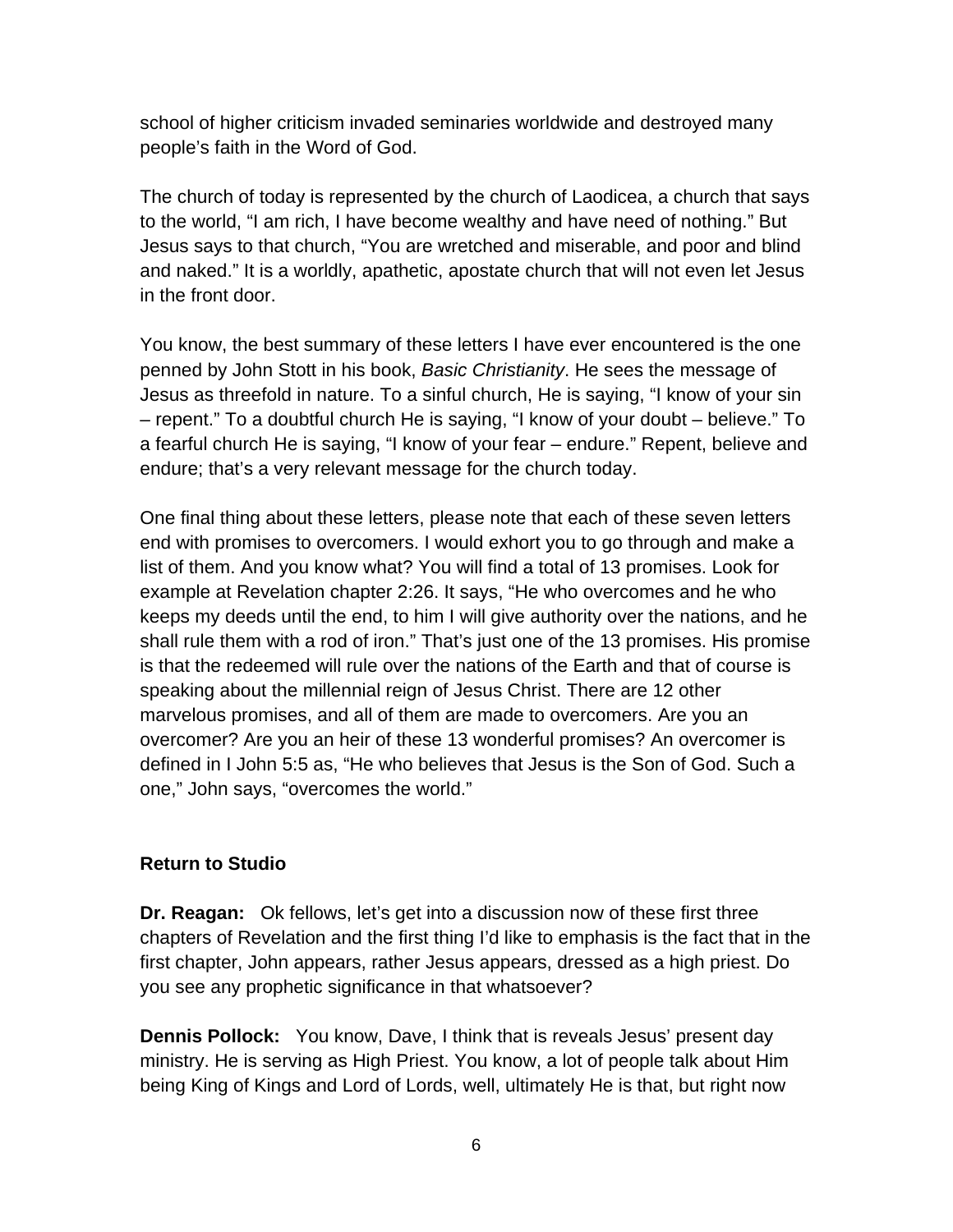His present day ministry is as High Priest. And you look at the book of Leviticus for example, you look at what it said about the priests and it talks about them making atonement for sin. It would talk about individual sins, you'd come to the priest who'd make atonement for the sin. They'd be forgiven. The high priest would make atonement for the whole nation of Israel on the Day of Atonement. Well, Jesus as High Priest, He deals with sin right now. But the wonderful thing is He does more than just make an atonement, atonement means covering. Their sins were covered in those days, but He has made a cleansing. So He is serving right now, functioning as High Priest. He's gonna come back and He's gonna come back as King of Kings and Lord of Lords.

**Dr. Reagan:** So He came the first time as Savior.

**Dennis Pollock:** Right.

**Dr. Reagan:** He is now serving as Priest, and He will return as King.

**Dennis Pollock:** Absolutely.

**Dr. Reagan:** Now, don't you think this is pretty hard knock for those who have the Amillennial viewpoint? And you know the majority viewpoint in Christendom today is the Amillennial view which is the view that Jesus is reigning as King of Kings and Lord of Lords right now. Well doesn't this pretty well knock that in the head when He appears as High Priest?

**Don McGee:** I think it very clearly indicates that Jesus is not working as a King today. If Jesus were a King today we would not have an advocate with the father. The French people in south Louisiana refer to this as Jesus being our advocate which in their terms means attorney. And what he does is He sits at the right hand of the Father and He intercedes on our behalf which is what an attorney does in a court all the time. Jesus is there interceding in our behalf as an advocate, as a high priest if you will, not as a king.

**Dennis Pollock:** Right. He's king of our hearts but He's not a political king, He's not the king of the world at this point.

**Dr. Reagan:** Well, I often say to those who try to argue with me that He is King of Kings and Lord of Lords right now, that if He is He's doing a very poor job of reigning over this world because all the nations of the world are in rebellion against Him.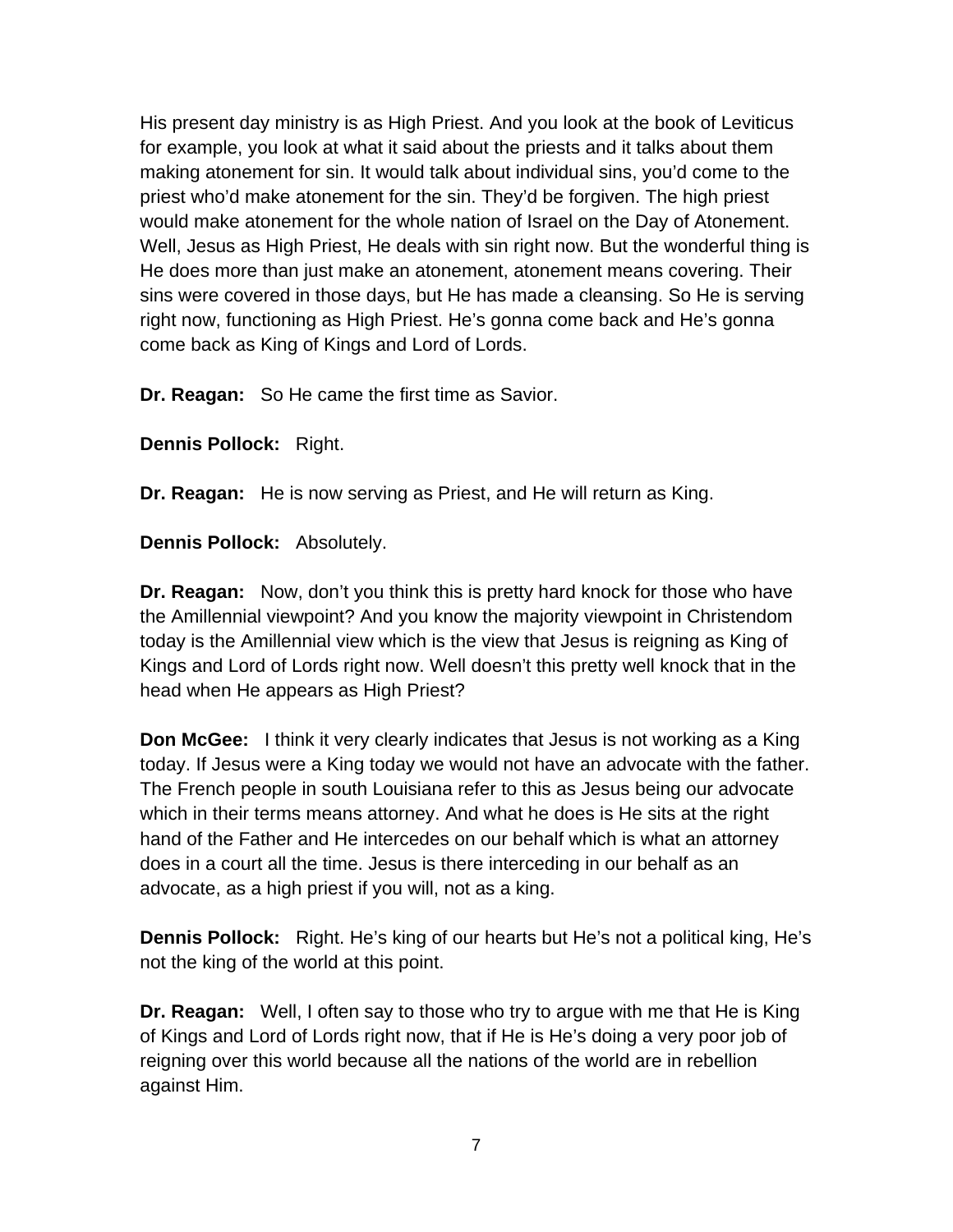**Don McGee:** I don't need a king right now, Dave, what I need is someone to stand in my stead before the father is what I need.

**Dr. Reagan:** Okay, at the end of that particular video clip I mentioned 13 glorious promises that are made to overcomers in chapters 2 and 3. I mean it's amazing how many promises are made there. And, for example, in Revelation 2:7 it says, "He who has an ear let him hear what the spirit says to the churches, to him who overcomes I will grant to eat of the tree of life which is in the paradise of God." Well, that's pretty obviously a promise of eternal life, that we will have access to the tree of life. But there are 12 other promises there and what about these promises? Which ones jump out at you? Which ones would you like to comment on?

**Don McGee:** The 11<sup>th</sup> verse of chapter 2 is interesting to me because it speaks about he who overcomes shall not be hurt by the second death. This is something that can be kind of confusing if you don't look at everything the Bible says about this. In the Ephesians letter in chapter 2 it says that, "And you when you were dead in your trespasses and sins in which you formerly walked according to the course of this world," on and on and on…indicates that we were born with a propensity or an inclination toward sin. And when we got to that point in our lives where we understood that we were sinners before God we were dead. It's a spiritual dead. The word death there means a separation from God. So we all died once. Every person that's ever been born dies once. The thing that we have as Christians is that if we die twice, if we die to ourselves and have Christ as our inter-mediator, then we don't have to face the second death, which is eternal separation from God, which is mentioned in the book of Revelation.

**Dr. Reagan:** Yeah, that's a wonderful promise, a wonderful promise. Is there another one there that jumped out at you, Don?

**Don McGee:** The idea of God having us reigning with His son Jesus. When we reign over the nations, I can't wait for that. That is a wonderful promise. And I think it's one that we don't think about very often because it has to do with the physical world. So many times we believe that this idea of salvation and heaven and all that kind of thing is so spiritual it's almost like we're apparitions on a cloud kind of thing. But this idea of reigning with Christ is something that is literal, it's real. It has to do with the earth. It has to do with time and space and activity and people and circumstances and we are going to participate with Christ in that reign.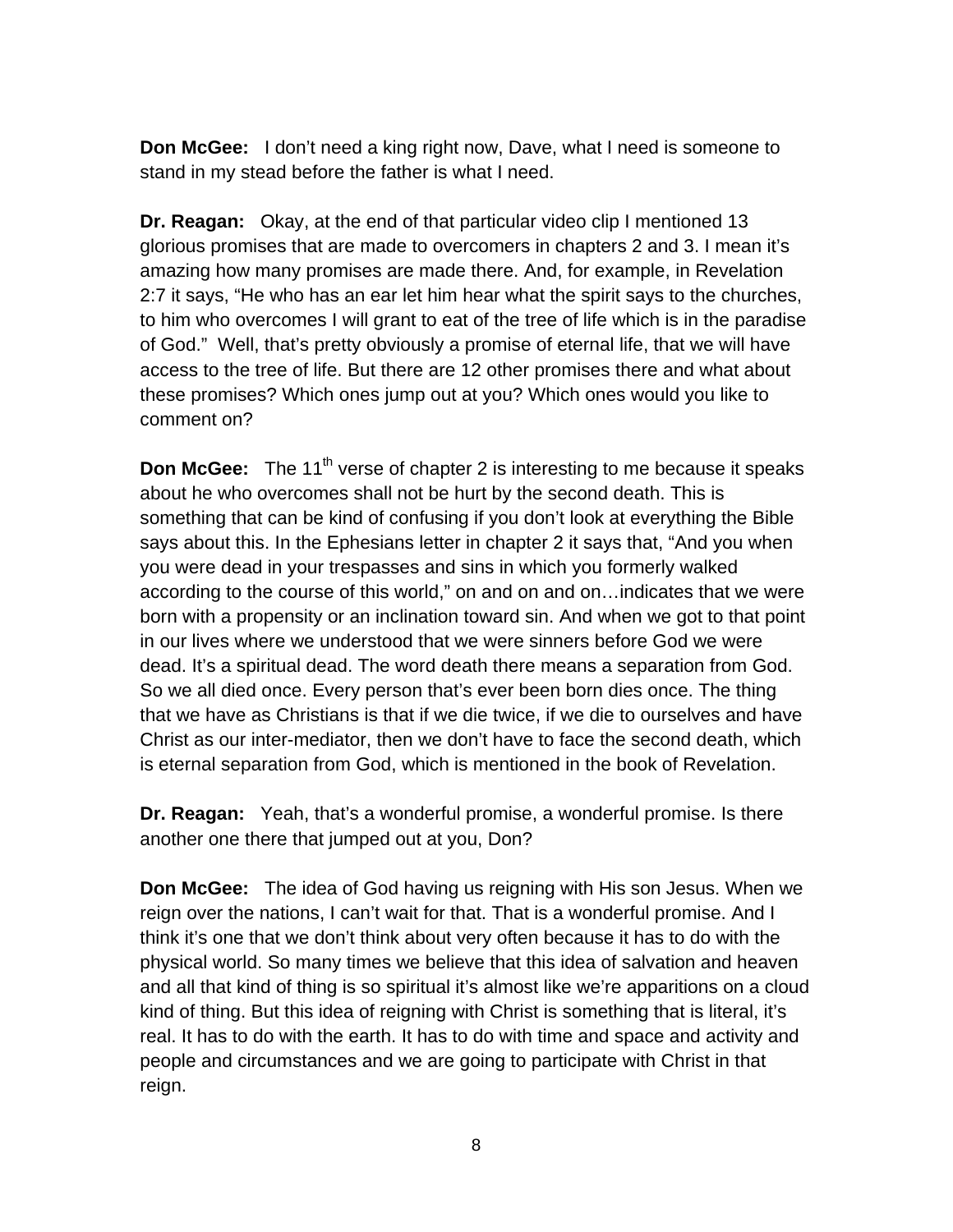**Dr. Reagan:** Well, what do you say to those who claim that we're reigning with Christ right now?

**Don McGee:** Well, I don't see that I'm having a whole lot of influence being an administrator for Jesus Christ today. I don't think anyone else is either.

**Dr. Reagan:** You know, this promise is so important Don, and I think we ought to read it. It's in Revelation 2:26 where He says, "He who overcomes and keeps my deeds until the end, to him I will give authority over the nations and he shall rule them with a rod of iron." Now, I don't know how you can spiritualize that into saying that we're doing that today. We're not ruling over the nations with a rod of iron.

**Don McGee:** We don't have authority over anybody right now.

**Dr. Reagan:** Well, we do have authority over some of the demons in the name of Jesus we do.

**Don McGee:** But not over the nations.

**Dr. Reagan:** Well, that's right.

**Don McGee:** And the word nations has something to do with people not the demonic spirit world.

**Dr. Reagan:** Yeah, right. What about you Dennis, are there any promises that jump out at you?

**Dennis Pollock:** Well, pretty much they all do I mean it's an incredible section of Scripture and one that we would all do well to study. But one of the ones that I like is where he says, "I will confess His name before my father and before His angels." You see, right now, the confession is on us. We are to confess right. A very important part of knowing Christ and being born again is confessing, believe in your heart confess with your mouth the Lord Jesus. And that's what we're to do. But the day is coming when it's gonna be reversed and we're gonna stand before God and Jesus is going to confess us. He's gonna say, "That one is mine." I don't think there'll be any sweeter words we'll ever hear than to have Jesus acknowledge we belong to him. What a privilege.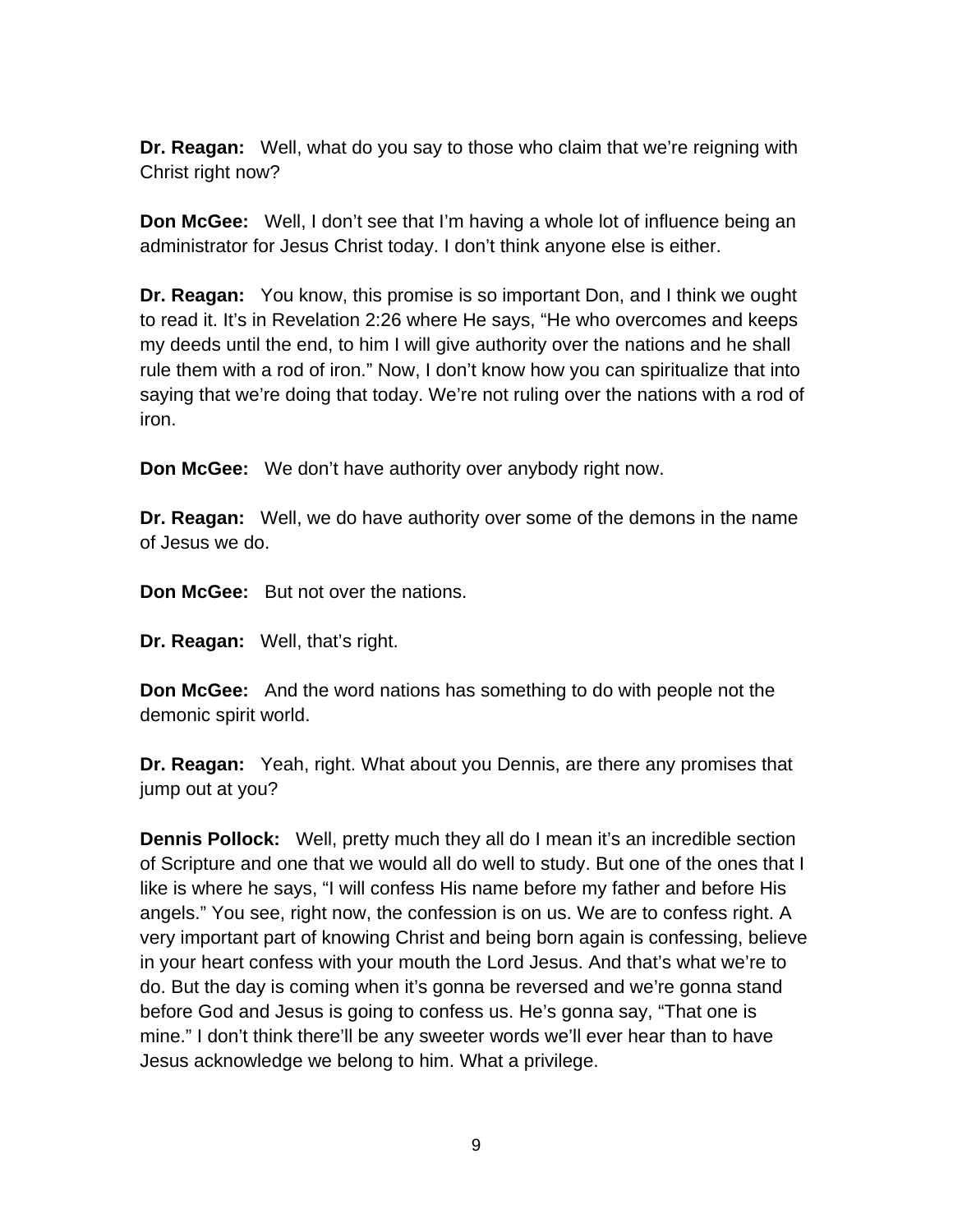**Dr. Reagan:** And I think some of those are gonna be good Cajun names Don, like Thibodaux, Broussard…Fontenot…

**Dennis Pollock:** Do you think Jesus can pronounce them?

**Don McGee:** He can talk like that with that accent.

**Dennis Pollock:** And the other one that I think is so amazing, and is really one that, you first read it and its a little puzzling. He says, "I'll make them a pillar in the temple of my God." They'll go out no more. Well, you think about a pillar. What does a pillar speak of? It speaks about stability. How many times have you seen pillars hoping around the streets? They don't go anywhere. They're stable. They're strong. Some people wonder, "Well what if we get to heaven and a thousand years later we blow it and then we end up losing it all?" No, you'll be a pillar in the temple of God. You ain't going anywhere. Pillars are important they are a vital part of the building. Paul talked about Peter and some of the other apostles being pillars in the church and we will be pillars in God's family, in God's household for eternity as overcomers, an incredible declaration of the importance of the saints in the eternal realm.

**Dr. Reagan:** What a wonderful promise.

**Don McGee:** That's interesting. You know, Jesus is the cornerstone.

**Dr. Reagan:** There you go.

**Don McGee:** I like that, I like that, never thought of that before.

**Dr. Reagan:** That'll preach brother.

**Don McGee:** Yeah, I like that.

**Dr. Reagan:** Well, you know one that I like is in 2:17 where it says that two promises, I will give to the overcomer a white stone and on that stone will be a new name. Now the white stone comes from the fact that in that day and age when people were tried before a court and the jury went out and made the decision. The jury foreman would come back and the person would walk over and hold their hand out. If they dropped a black stone, it was guilty. If they put a white stone in their hand, they were innocent. We're gonna be given a white stone. That means that all of our sins will have been forgiven and forgotten as far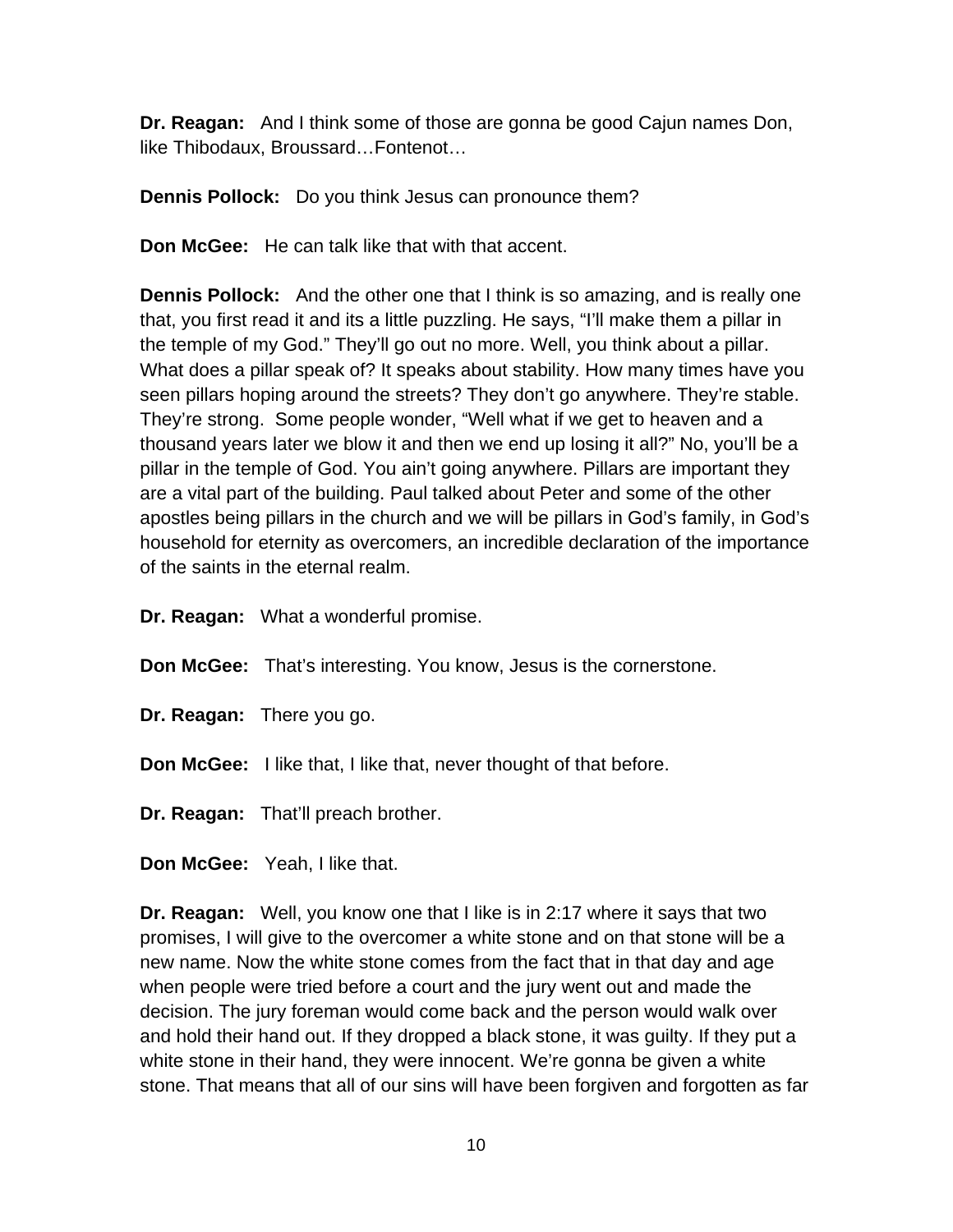as God is concerned. They are put as far away as east is from west and the deepest part of the ocean and we will be innocent before him. And then on that stone's gonna be a new name. You know, God loves to give new names. Throughout history he's given people new names. He gave Abram a new name, Sarah a new name,

### **Don McGee:** Jacob.

**Dr. Reagan:** Jacob a new name. He gave Paul a new name; he gave Peter a new name. He loves new names. And I think we're gonna have new names for eternity and it's gonna be interesting to look at that stone and see what your new name is. I have a suspicion it's gonna be related to our walk right here and now. Wouldn't it be great to look and see and it says your new name for eternity is perseverance, or faith. Wouldn't it be terrible to look at it and it says, well, your new name for eternity is wishy-washy. [Laughter]

**Dennis Pollock:** I wonder if they have a name-change office in heaven.

**Dr. Reagan:** Well, I don't know, maybe so. Another of these promises that jumps out at me is in chapter 3, verse 21 where it says, "I will grant to the overcomer the privilege of sitting down with me on my throne as I also overcame and sat down with my Father on His throne." He's gonna let us sit with Him on His throne. Now, the day's gonna come when you're gonna sit at the right hand of Jesus on His throne. I'll have my day, Dennis will have his day. That's just almost beyond my comprehension. And the interesting thing is He says, "I'm gonna do that just as my Father has allowed me to sit with him on his throne." Again, this gets back to a very important theological point. And the point is that those who have an Amillennial viewpoint, those who believe that there's not gonna be any future millennial who believe we are in the millennial now believe it or not, they argue that Jesus is reigning as King of Kings and Lord of Lords on His throne right now, but the Bible teaches He is sitting next to His Father on his throne. And He says one day I will sit down on my throne, which indicates He's not on that throne right now. What is His throne? His throne is the throne of David. Where is that throne? It has always been one place. Jerusalem. He is coming back to reign.

**Don McGee:** That's what the angels said whenever he spoke to Mary. He said he's gonna have the throne of his father David.